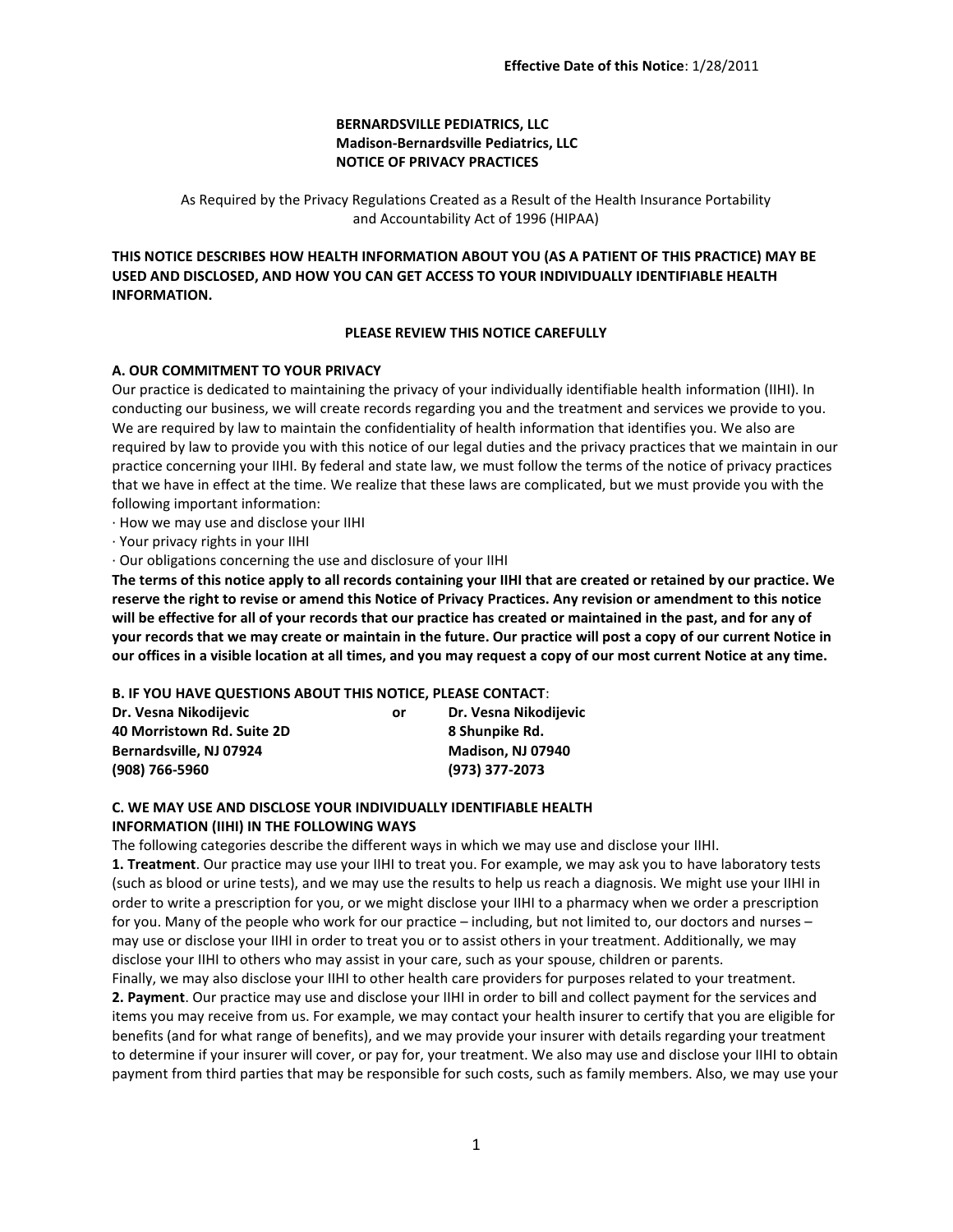IIHI to bill you directly for services and items. We may disclose your IIHI to other health care providers and entities to assist in their billing and collection efforts.

**3. Health Care Operations**. Our practice may use and disclose your IIHI to operate our business. As examples of the ways in which we may use and disclose your information for our operations, our practice may use your IIHI to evaluate the quality of care you received from us, or to conduct cost- management and business planning activities for our practice. We may disclose your IIHI to other health care providers and entities to assist in their health care operations.

**4. Appointment Reminders**. Our practice may use and disclose your IIHI to contact you and remind you of an appointment.

**5. Treatment Options**. Our practice may use and disclose your IIHI to inform you of potential treatment options or alternatives.

**6. Health-Related Benefits and Services**. Our practice may use and disclose your IIHI to inform you of healthrelated benefits or services that may be of interest to you.

**7. Release of Information to Family/Friends**. Our practice may release your IIHI to a friend or family member that is involved in your care, or who assists in taking care of you. For example, a parent or guardian may ask that a babysitter take their child to the pediatrician's office for treatment of a cold. In this example, the babysitter may have access to this child's medical information.

**8. Disclosures Required By Law.** Our practice will use and disclose your IIHI when we are required to do so by federal, state or local law.

## **D. USE AND DISCLOSURE OF YOUR IIHI IN CERTAIN SPECIAL CIRCUMSTANCES**

The following categories describe unique scenarios in which we may use or disclose your identifiable health information:

**1. Public Health Risks**. Our practice may disclose your IIHI to public health authorities that are authorized by law to collect information for the purpose of:

- · maintaining vital records, such as births and deaths
- · reporting child abuse or neglect
- · preventing or controlling disease, injury or disability
- · notifying a person regarding potential exposure to a communicable disease
- · notifying a person regarding a potential risk for spreading or contracting a disease or condition
- · reporting reactions to drugs or problems with products or devices
- · notifying individuals if a product or device they may be using has been recalled

·notifying appropriate government agency (ies) and authority (ies) regarding the potential abuse or neglect of an adult patient (including domestic violence); however, we will only disclose this information if the patient agrees or we are required or authorized by law to disclose this information

·notifying your employer under limited circumstances related primarily to workplace injury or illness or medical surveillance.

**2. Health Oversight Activities**. Our practice may disclose your IIHI to a health oversight agency for activities authorized by law. Oversight activities can include, for example, investigations, inspections, audits, surveys, licensure and disciplinary actions; civil, administrative, and criminal procedures or actions; or other activities necessary for the government to monitor government programs, compliance with civil rights laws and the health care system in general.

**3. Lawsuits and Similar Proceedings**. Our practice may use and disclose your IIHI in response to a court or administrative order, if you are involved in a lawsuit or similar proceeding. We also may disclose your IIHI in response to a discovery request, subpoena, or other lawful process by another party involved in the dispute, but only if we have made an effort to inform you of the request or to obtain an order protecting the information the party has requested.

**4. Law Enforcement.** We may release IIHI if asked to do so by a law enforcement official:

- · Regarding a crime victim in certain situations, if we are unable to obtain the person's agreement
- · Concerning a death we believe has resulted from criminal conduct
- · Regarding criminal conduct at our offices
- · In response to a warrant, summons, court order, subpoena or similar legal process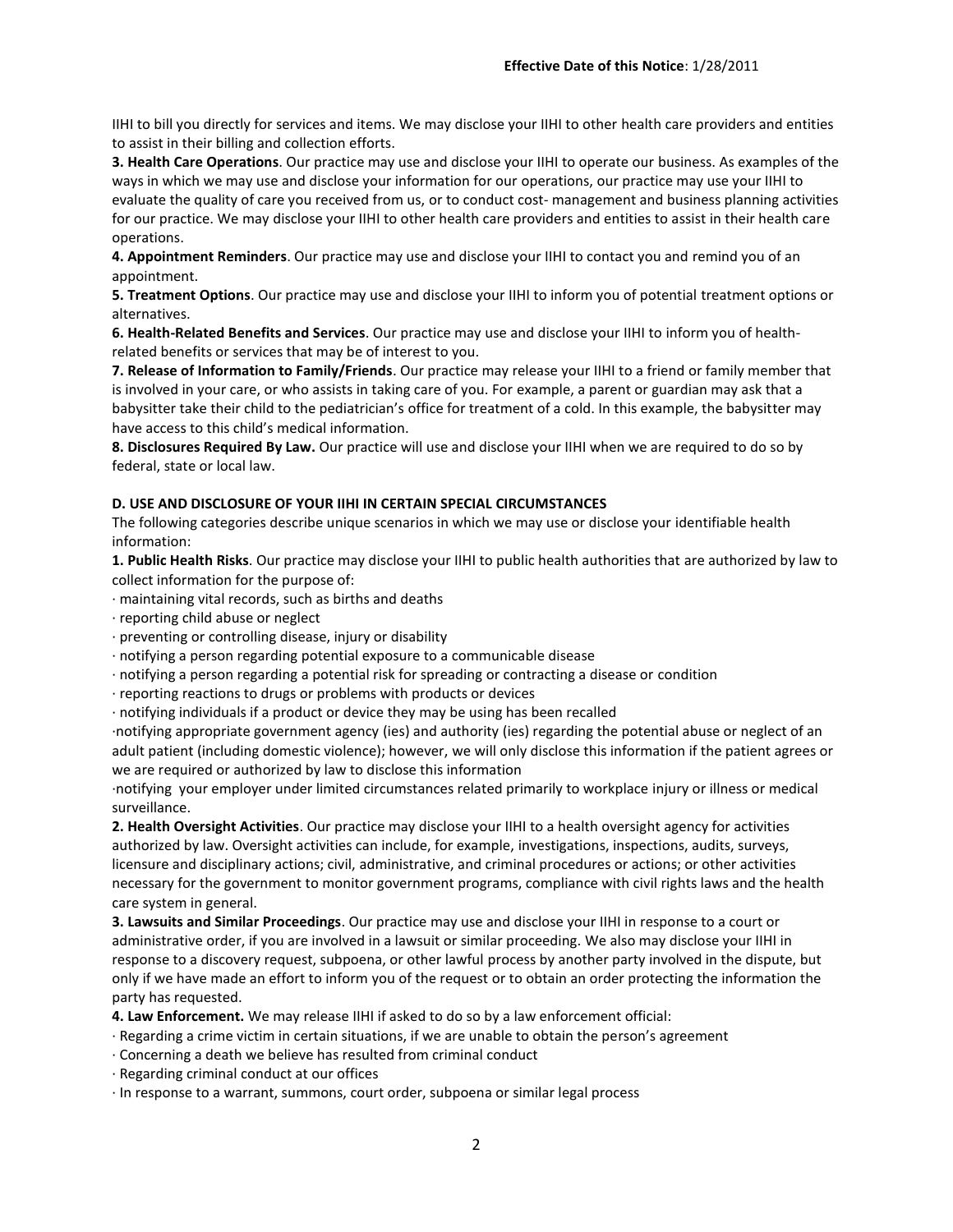· To identify/locate a suspect, material witness, fugitive or missing person

· In an emergency, to report a crime (including the location or victim(s) of the crime, or the description, identity or location of the perpetrator)

**5. Deceased Patients**. Our practice may release IIHI to a medical examiner or coroner to identify a deceased individual or to identify the cause of death. If necessary, we also may release information in order for funeral directors to perform their jobs.

**6. Organ and Tissue Donation.** Our practice may release your IIHI to organizations that handle organ, eye or tissue procurement or transplantation, including organ donation banks, as necessary to facilitate organ or tissue donation and transplantation if you are an organ donor.

**7. Research**. Our practice may use and disclose your IIHI for research purposes in certain limited circumstances. We will obtain your written authorization to use your IIHI for research purposes except when an Internal Review Board or Privacy Board has determined that the waiver of your authorization satisfies the following: (i) the use or disclosure involves no more than a minimal risk to your privacy based on the following: (A) an adequate plan to protect the identifiers from improper use and disclosure; (B) an adequate plan to destroy the identifiers at the earliest opportunity consistent with the research (unless there is a health or research justification for retaining the identifiers or such retention is otherwise required by law); and (C) adequate written assurances that the PHI will not be re-used or disclosed to any other person or entity (except as required by law) for authorized oversight of the research study, or for other research for which the use or disclosure would otherwise be permitted; (ii) the research could not practicably be conducted without the waiver; and (iii) the research could not practicably be conducted without access to and use of the PHI.

**8. Serious Threats to Health or Safety**. Our practice may use and disclose your IIHI when necessary to reduce or prevent a serious threat to your health and safety or the health and safety of another individual or the public. Under these circumstances, we will only make disclosures to a person or organization able to help prevent the threat.

**9. Military**. Our practice may disclose your IIHI if you are a member of U.S. or foreign military forces (including veterans) and if required by the appropriate authorities.

**10. National Security**. Our practice may disclose your IIHI to federal officials for intelligence and national security activities authorized by law. We also may disclose your IIHI to federal officials in order to protect the President, other officials or foreign heads of state, or to conduct investigations.

**11. Inmates**. Our practice may disclose your IIHI to correctional institutions or law enforcement officials if you are an inmate or under the custody of a law enforcement official. Disclosure for these purposes would be necessary: (a) for the institution to provide health care services to you, (b) for the safety and security of the institution, and/or

(c) to protect your health and safety or the health and safety of other individuals. **12. Workers' Compensation.** Our practice may release your IIHI for workers' compensation and similar programs.

#### **E. YOUR RIGHTS REGARDING YOUR IIHI**

You have the following rights regarding the IIHI that we maintain about you:

**1. Confidential Communications**. You have the right to request that our practice communicate with you about your health and related issues in a particular manner or at a certain location. For instance, you may ask that we contact you at home, rather than work. In order to request a type of confidential communication, you must make a written request to [insert name, or title, and telephone number of a person or office to contact for further information] specifying the requested method of contact, or the location where you wish to be contacted. Our practice will accommodate reasonable requests. You do not need to give a reason for your request.

**2. Requesting Restrictions**. You have the right to request a restriction in our use or disclosure of your IIHI for treatment, payment or health care operations. Additionally, you have the right to request that we restrict our disclosure of your IIHI to only certain individuals involved in your care or the payment for your care, such as family members and friends. We are not required to agree to your request; however, if we do agree, we are bound by our agreement except when otherwise required by law, in emergencies, or when the information is necessary to treat you. In order to request a restriction in our use or disclosure of your IIHI, you must make your request in writing to **Dr. Vesna Nikodijevic, 40 Morristown Rd. Suite 2D Bernardsville, NJ 07924 or 8 Shunpike Rd. Madison, NJ 07940 (908) 766-5960 or (973) 377-2073**

Your request must describe in a clear and concise fashion: